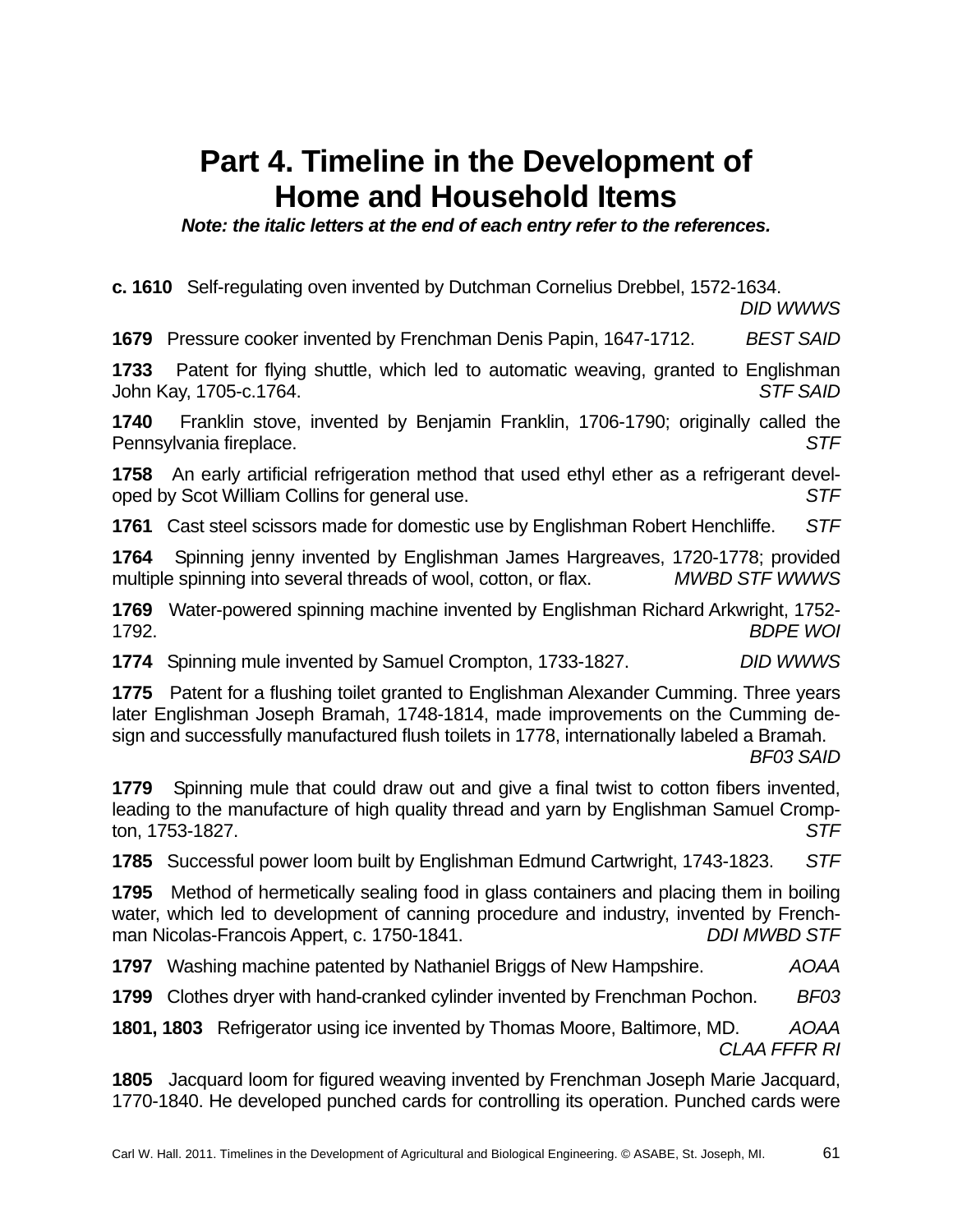later used by Englishman Charles Babbage, 1792-1871, for calculators and by American Herman Hollerith, 1860-1929, to feed data into census machines. *DDI STF*

**1809** Canning of foods, first in glass and later in metal cans, invented by Frenchman Nicolas-Francois Appert, c. 1750-1841, first widely used in the home, then became commercially important (see 1795, 1804). *BDPE GI MWBD*

**1810** Method developed for processing or preserving food in sealed jars immersed in boiling water for an extended time, after 14 yr. of experimentation. Frenchman Nicolas-Francois Appert, c. 1750-1841, claimed French prize for his work. *CLAA SI WWWS*

**1810** Machine for making shoes, which attaches the sides to the soles, invented by French-Englishman Marc Isambard Brunel, 1769-1849. *STF*

**1825** Use of tin cans for preserving foods patented by Thomas Kensett. *CLAA YA1911*

**1830** Patent issued in France to Frenchman Barthelemy Thimonnier, 1793-1857, on a sewing machine that used two threads. *STF HT MWBD*

**1832** Power knitting machine put in operation in Cohoes, NY, by Egbert Egberts, Timothy Bailey, and his brother. *FFFR*

**1832** Lock-stitch sewing machine invented by Walter Hunt, 1796-1859 (he preceded Howe by 12 yr. but did not get patent). *NC19:245 WWWA*

**1832** Improvements on hand chain pump used on farmstead and in home invented by Hiram Avery Pitts, 1799 -1859. *MEA NC13:251*

**1833** Washboard consisting of a corrugated surface used for scrubbing clothes patented in USA. *STF*

**1846** Practical lock-stitch sewing machine invented and patented in USA by Elias Howe, Jr., 1819-1867 (see 1832). *FFFR HFP STF*

**1847** Safety razor using a guard of comb teeth invented by Englishman William Samuel Henson, 1805-1888. *STF*

**1849** Safety pin, involving bent wire that acts as a coil-spring and prevents the pin from slipping, invented by Walter Hunt, 1796-1859, USA. *MWBD STF*

**c. 1850** American churns with wooden paddles manufactured for making butter. *FTA*

**1850s** Ether-compressor that could be used for making ice and cooling food developed by Scot James Harrison, Glasgow, who emigrated to Australia. *FH*

**1850** Sewing machine that would sew leather and upholstery continuously invented (pat. 1851ff.) by Isaac Merritt Singer, 1812-1875. *NC4:433 NC30:544 NCJ:180* 

**1851** Practical successful sewing machine for home use invented by Isaac Merritt Singer, 1811-1875, Boston, MA, who introduced the foot treadle and in 1899 the electric motor drive. *BF82 FFFR NC30:544 STF* 

**1851** Washing machine using a rotating cylinder, hand operated for home use, invented by James T. King, USA. *STF*

**1852** Discovery of "coal oil," or kerosene distilled from coal tar, which was initially used for lamps (see 1957). *CLAA FFFR*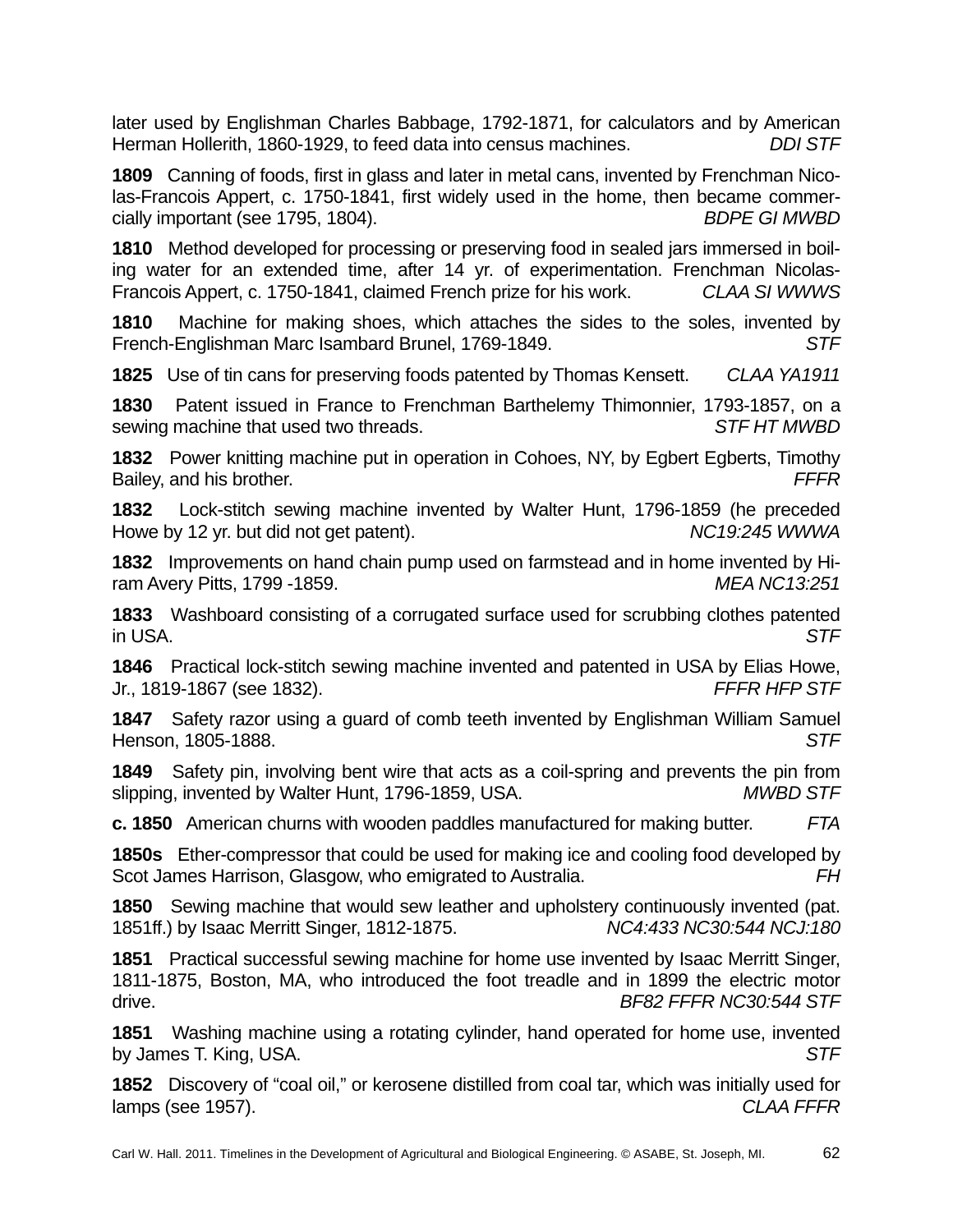**1853** Potato chips first made, by George Crumb in New York. *STF*

**1855** Can opener invented by Englishman Robert Yeates. *BF03*

**1857** Hand-operated sewing machine, patented in 1859, led to the White Sewing Machine Co., Thomas H. White, 1836-1914, followed by his son Windsor T. White, 1866-1958.

*NC21:350 NCC:317 WWWA*

**1857** Oil lamp for burning kerosene developed and merchandized by A. C. Ferris and Co. *FFFR*

**1858** Can opener patented in the USA by Ezra J. Warner, Waterbury, CT (see 1855). *STF*

**1858** White sewing machine invented by Thomas H. White, 1836-1914. *NC21:350*

**1858** Threaded-top glass Mason jars for home canning invented by John Mason, 1832- 1902, NY. *BDPE CLAA STF YA1975*

**1859** Invention and patent of an electric range by George B. Simpson, Washington, DC. (see 1896). *FFFR* 

**1859** Rotary-motion washing machine made by Hamilton E. Smith, Philadelphia, PA (patented in 1858). In 1863 he secured patent protection for self-reversing attachment (see 1851). *FFFR*

**1860** Electric lamp using carbon filament made of paper produced; patented by Englishman Joseph W. Swan, 1828-1914, leading to development of an incandescent light (see 1879, 1880). *BDHT BF03 DNB EB MWBD WO*I

**1865** Washing machine patented by Laroy S. Starrett, 1836-1922. *DAB NC18:428*

**1865** Coffee percolator patented by James H. Nason, Franklin, MA. *FFFR*

**1867** Typewriter invented by Christopher L. Sholes, 1819-1890, with co-inventors Carlos Glidden, 1834-1877, and Samuel W. Soule, in Milwaukee, WI. The rights were sold to E. Remington & Sons Co., Ilion, NY, in 1873, and it became well known as the Remington typewriter. *BDPE FFFR GI*

**1869** Suction vacuum cleaner invented by Ives W. McGaffey, Chicago, IL. *FFFR*

**1870** Rotary can opener invented by William Lyman, USA. *SAID*

**c. 1870** Simple butter worker developed, used to expel whey from the butter. *FTA*

**1872** Preservation of food in jars for home use invented. Amanda T. Jones, 1835-1914, invented a vacuum method patented in 1873 and formed Women's Canning and Preserving Co., Chicago, IL, in 1890. *AWT BDPE IAJ NC7:547 WITCD*

**1872** Mail-order firm started by Aaron Montgomery Ward, 1843-1913, issuing first catalog in 1874. *AIE EWB WWWA*

**1873** Boiling of milk for infant feeding advised by Dr. Abraham Jacobi, New York, NY. *MP*

**1874** Pressure cooker originally invented in 1679 by Frenchman Denis Papin, 1647-c. 1712, became commercially available with patent issued in 1902. *EB CLAA YA1954*

**1876** Successful home carpet sweeper patented and introduced by Melville R. Bissell, 1843-1889, USA. *BF03 NC7:163 STF*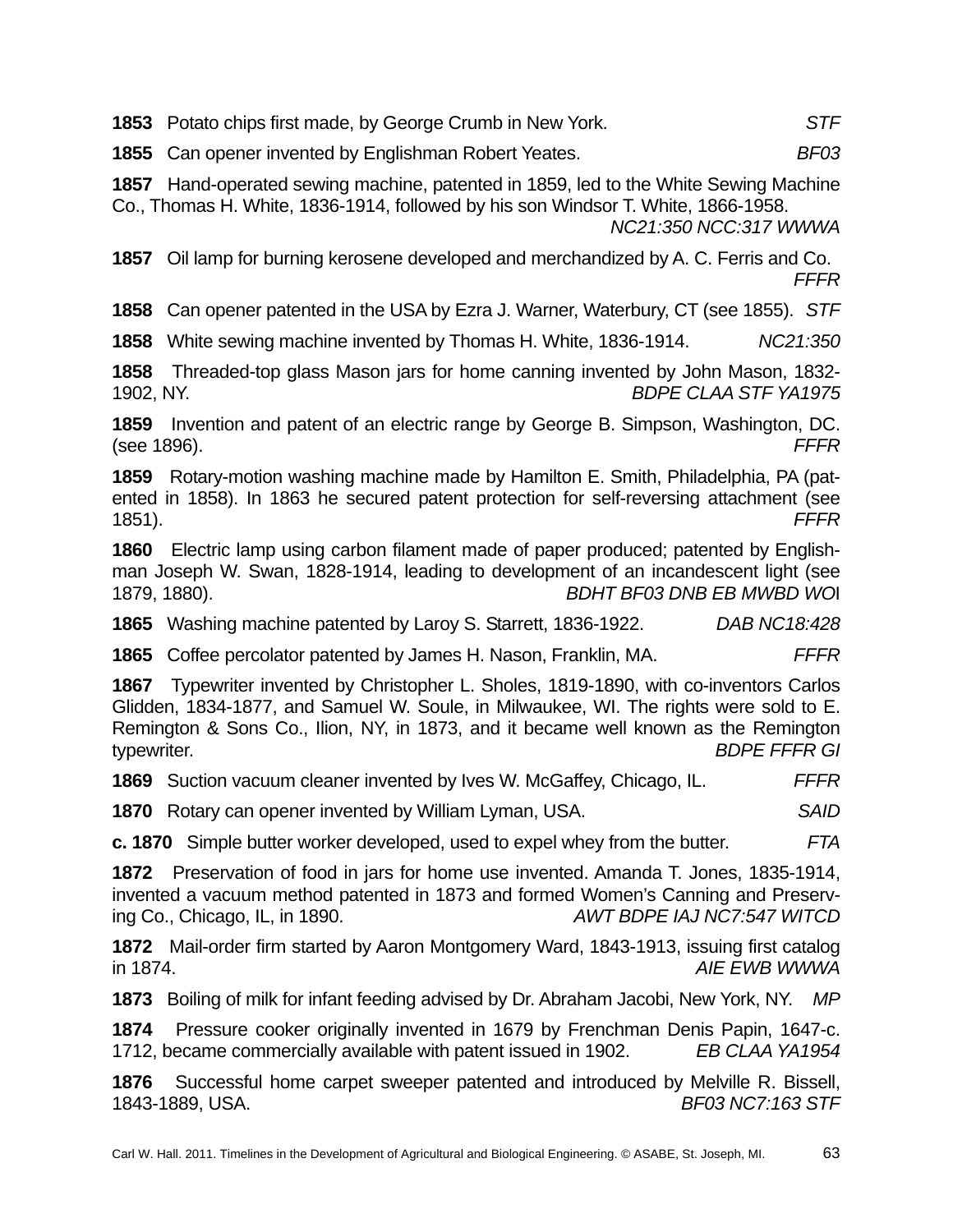**1876** Telephone patented by Alexander Graham Bell, 1847-1922. *EB HFP*

**1879** Joseph W. Swan, 1828-1914, England, patented an experimental incandescent light bulb using a thread filament, demonstrated the following year (see 1860, 1880). *BEST BF03 DNB EB MWBD WOI WWWS*

**1879** Glass milk bottles for home use made by Louis P. Whiteman, Warren Glass Works, Cumberland , MD. *FFFR*

**1880** Incandescent light bulb with carbon filament patented (first demonstrated in 1879) by Thomas A. Edison, 1847-1931, Menlo Park, NJ, with commercial production beginning immediately. Joseph W. Swan and Thomas A. Edison, working independently, are generally given credit for invention of the incandescent light bulb. Together they formed United Electric Light Co. in 1883 to develop and produce the incandescent light bulb (see 1879).

*BEST BF03EB FFFR HT WOI*

**1882** Electric clothes iron patented by Henry W. Seely, NY. *STF*

**1885** Patent filed for the first commercially produced dishwashing machine, by Josephine G. Cochran, 1842-1913, USA. *AWT BDHT BF03* 

**1887** Screen door invented and patented by Hannah Harger, Manchester, IA. *WITCD* 

**1889** Electrically driven sewing machine produced by Singer Manufacturing Co., Elizabethport, NJ (Isaac M. Singer, 1811-1875). *BF82 NC30:544*

**1891** Crown cork cap for bottles invented by William Painter (USA) and produced in 1892 by Crown Cork & Seal Co., Baltimore, MD. *BF03*

**1891** Domestic electric stove and oven built by the Carpenter Electric Manufacturing Co., MN. *BF03 STF*

**1891** Clothing zipper invented by Whitcomb L. Judson, ??-1909, USA. *BDHT STF*

**1893** Improved method of home pasteurizer invented by Howland C. Freeman. *MP*

**1893** Electric bread toaster marketed in England by the Crompton Company (see 1909, 1919). *STF*

**1894** Power loom invented and built in USA by James H. Northrop, English American. *STF*

**1896** Electric stove, a one-ring coil that provided uniform heat, invented/patented by William S. Hadaway, Jr., New York, NY (see 1859). *FFFR*

**1898** Ironing board with legs produced by J. R. Clark Co., USA. *STF*

**1899** Motor-driven vacuum cleaner invented by John S. Thurman, General Compressed Air Co., St. Louis, MO. *FFFR*

**1900** Hershey chocolate bar produced by Milton S. Hershey, 1857-1945, USA.

*BF03 NC33:23*

**1900** Cellophane (based on development of viscose rayon) invented by Englishman Charles F. Cross, 1855-1935. *BEST HT*

**1901** Successful engine-powered suction vacuum cleaning device invented by Britisher Hurbert Cecil Booth, 1871-1955. *BF03 DNB GEA STF*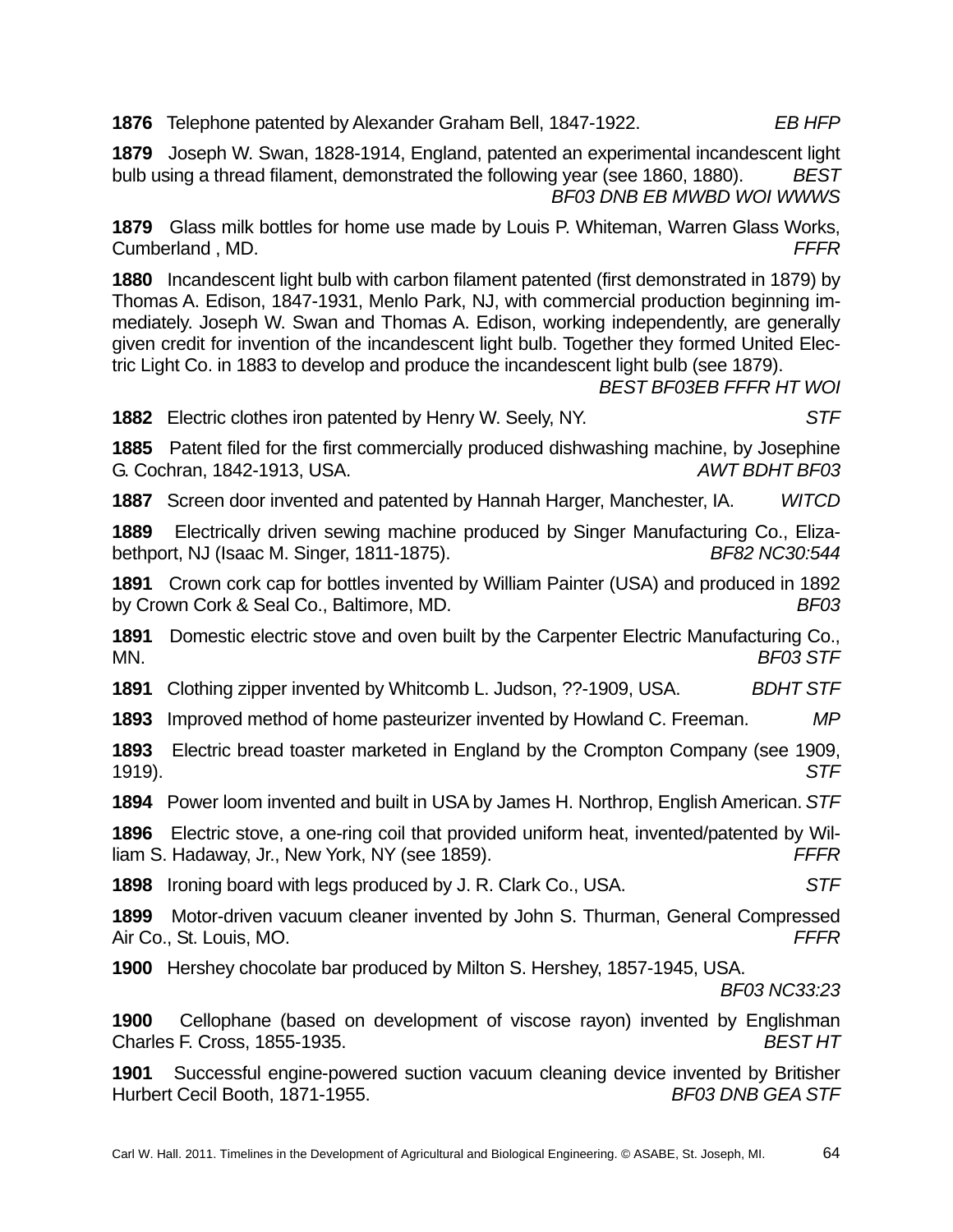**1902** Bakelite, a synthetic resin, invented by Leo H. Baekeland, 1863-1944, with manufacturing unit becoming a part of Union Carbide and Carbon Co. *HT* 

**1903** Industrial fabrication of artificial silk (viscose rayon) by C. H. Stearn and F. Topham. *HT* 

**1903** Lightweight electric iron introduced by Earl Richardson, Ontario, CA. *GEA* 

**1903** Decaffeinated coffee developed by German Ludwig Roselius, marketed in 1906 as Sanka (sans caffeine), introduced in USA in 1923 where it was often called decaf. *BF03 PA*

**1904** Self-contained household mechanical refrigerator using ammonia exhibited by Brunswick Refrigerating Co. *GEA* 

**1905** Domestic portable vacuum cleaner produced by Chapman and Skinner in San Francisco, CA. *STF* 

**1907** Self-contained electric-driven washing machine marketed by Thor Corp., developed by Hurley Machine Co. of Chicago, IL, patented in 1908. Patent granted to Alva J. Fisher of Chicago in 1910 for a drive mechanism for washing machines. *BF03 FFFR STF*

**1908** After purchasing the rights of the upright model of a vacuum sweeper from James M. Spangler, William Henry Hoover, 1849-1932, inaugurated the Electric Suction Sweeper, the beginning of the Hoover Cleaner Co. *BDPE BF03 GEA NC27:266 WWWA* 

**1908** Practical motor-driven home washer for laundry introduced. *CLAA YA1960* 

**1909** Electric toasters marketed by General Electric Co., Schenectady, NY, patented by Frank Shallor, General Electric Co. Charles Strite of McGraw Electric Co., Stillwater, MN, patented a prototype of a pop-up toaster in 1919, and registered the name Toastmaster in 1926 (see 1926). *FFFR GEA STF WABI* 

**1910** Light bulbs with tungsten filament and vacuum-filled nitrogen developed by Irwing Langmuir, General Electric Co. *GEA* 

**1913** Cylinder-type vacuum sweeper produced by Swedish company later known as Electrolux. *BF03* 

**1913** Domestic refrigerator for home use invented by Fred W. Wolfe, Jr., Ft. Wayne, IN, named Domelre, marketed by Domestic Electric Refrigerator Co., Chicago, IL. *BF03 GEA* 

**1913** Electric dishwasher marketed by Walker Brothers, Philadelphia, PA, with full-scale production by Hotpoint and others in 1930. *GEA*

**1915** Pyrex developed by Jesse Littlebon, Corning Glass, NY. *GEA*

**1915** Calrod developed by Charles C. Abbot, General Electric Co., widely used in household and industrial heating applications. *GEA*

**1916** Delco units for producing electricity for light and power invented by Charles F. Kettering, 1876-1958, of the Dayton Engineering Laboratories, Dayton, OH. In 1919 Delco was purchased by General Motors Corp. *WWWA*

**1917** Process for flash-freezing food in small packages for retail invented and developed by Clarence Birdseye, 1886-1956, leading to the formation of General Seafoods Co., and later General Food Co. *GEA MWBD STF WWWA*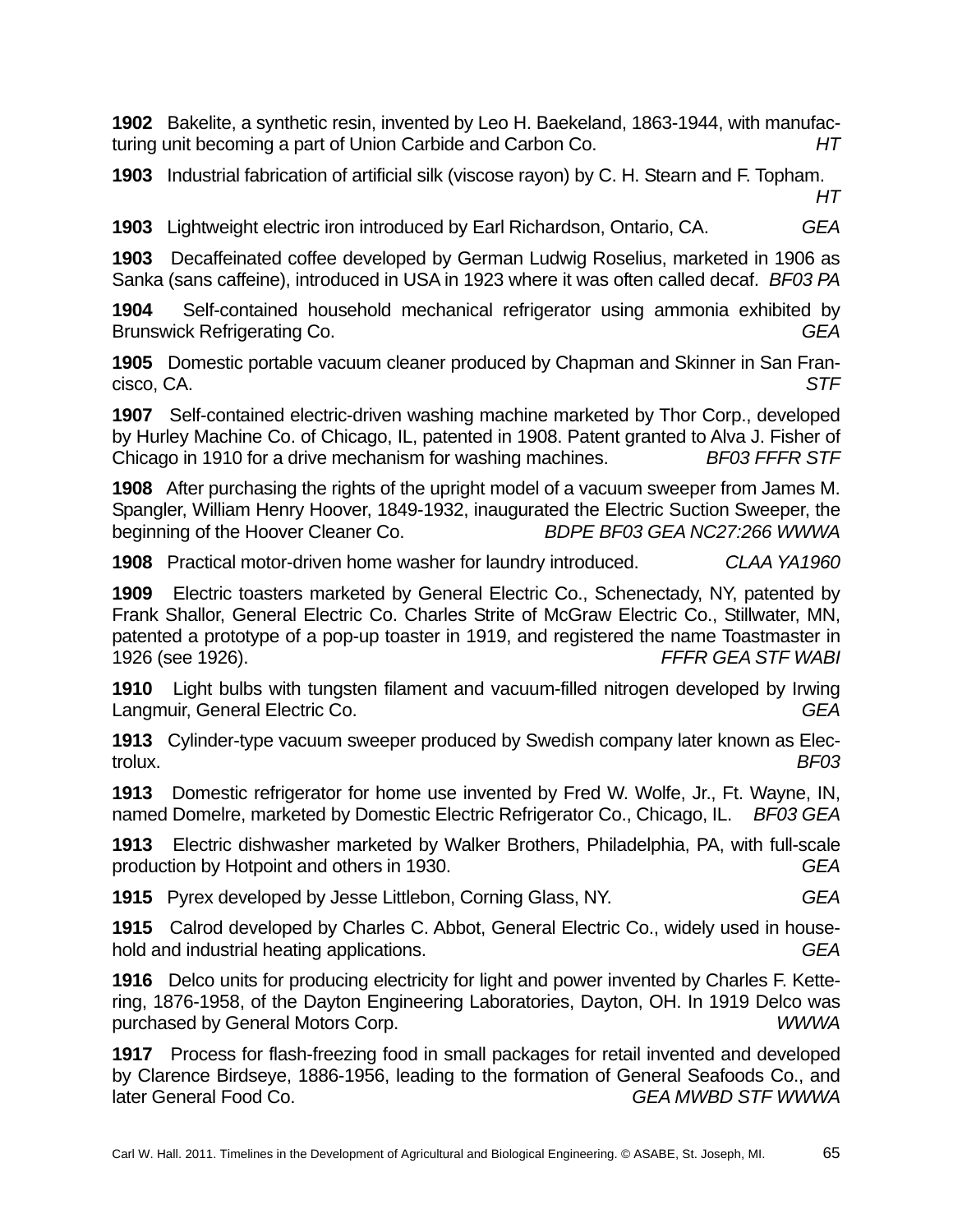**1919** Rotary dial telephones with switching systems installed by Bell System. *GEA*

**1924** Domestic spin-dryer for clothes manufactured by Savage Arms Corp., NY. *BF03* 

**1926** Pop-up toaster for domestic use manufactured and marketed by McGraw Electric Co. Minneapolis, MN. *PA* 

**1926** Vacuum sweeper with a beater bar introduced by Hoover Cleaner Co. (William H. Hoover, 1849-1932). *BDPE BF03* 

**1926** Household gas-absorption system refrigerator (not requiring electricity), called the Electrolux, patented in Sweden by Electrolux Servel Corp., introduced by Electrolux Refrigerator Sales Co., Evansville, IN. *FFFR GEA* 

**1927** Electric iron with an adjustable temperature control introduced by Silex Co., with thermostat devised by Joseph Myers. *GEA* 

**1927** Wall can opener invented and produced by Central States Manufacturing Co., St. Louis, MO. *BF03* 

**1927** Garbage disposal unit for kitchen cleanup, developed by John W. Hammes, Racine, WI, introduced by Emerson Electric Co. **GEA GEA** 

**1930** Electric food mixer known as Mixmaster, introduced by Sun Beam Co., USA. *STF* 

**1934** Invention and patent of nylon by Wallace H. Carothers, 1896-1937, at Du Pont Co., Wilmington, DE. The product led to numerous applications followed by industrial manufacture in 1939. *BDPE GEA MWBD HT* 

**1935** Rural Electrification Administration (REA) established by executive order of the president, approved by Congress in 1936 and incorporated into the USDA in 1939.

*ASABECal CLAA RS(2007)* 

**1935** Clothes dryer invented by J. Ross Moore of North Dakota, with design sold to Hamilton Manufacturing Co. *GEA* 

**mid-1930s** Washing machine to wash, rinse, and extract water from clothes invented by John W. Chamberlain, Bendix Corp. *GEA* 

**1936** Fluorescent lighting introduced to the public by General Electric Co., USA, developed by many people; originally called Geissler tubes, based on the original research of German Heinrich Geissler, 1814-1879 (see 1910). *BF03 MWBD PA WOI* 

**1936** Plexiglass (polyvinyl methacrylate) developed by Rohm and Haas Co., Philadelphia, PA, used as a substitute for glass. *GEA* 

**1938** Teflon (tetrafluorethylene) used in the manufacture of cookware and numerous industrial applications, discovered by Roy J. Plunkett, Jr., 1910-1994, produced commercially by DuPont Co. beginning in 1948. *BDPE GEA PA WWWA* 

**1938** Microwave oven to cook food patented by American Percy L. Spencer , 1894-1970, manufactured for the commercial market by Raytheon Co., USA, in 1947, known as the Radar Range, introduced for broad domestic use in 1965. *BDPE BF03 PA STF*

**1938** Soluble instant coffee, called Nescafé, successfully produced by Swiss company Nestle, introduced in the USA. **BF03 PA STF**